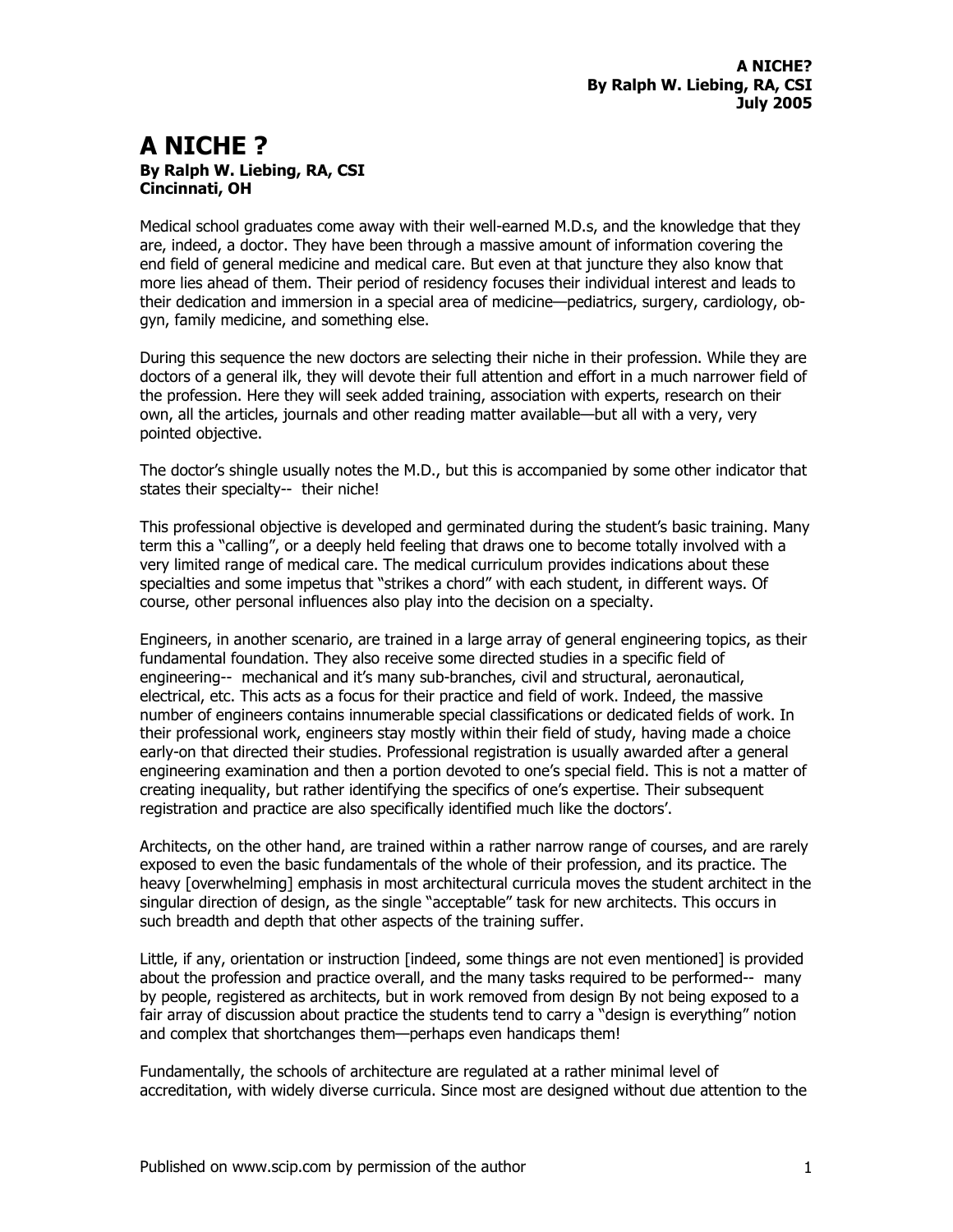creation of contract documents [the basic task of interns and young professionals] that task is simply left to other educational efforts and resources.

Some students do come-by a more enlightened, and wider perspective. They better understand the fullness of practice and its many tasks. But it is left to the architectural engineering and technology curricula to counter this situation, as they produce students and graduates more grounded in the full range of professional tasks—with design skills but in a more properly proportioned amount. These graduates move easily much like the new doctors, into personal niches such as document production, on-site observation, marketing—and some begin their journey to writing specifications!

Because of the limited time allotted to college curricula for architecture, the Intern Development Program [IDP] was developed. This was intended to act as an "after graduation/pre-registration period where one comes by the necessary "technical" skills required in practice. But this is too late in the sequence for the student/ graduate to identify a niche, and focus on it. They are thrown into a generalized scheme, and left to forage for themselves. As a work oriented program, the IDP lacks the instructional value and the discussion of all phase of practice—rather one must serve a period of time in each task, period. For many reasons, this program has not been wholly successful. Employer dedication and participation has varied widely, leading to a range of intern experience and satisfaction.

There is a built-in disparity between expectations in the functions, job descriptions and practice tasks, so a true depiction of the entirety of practice is still comes up short. Of course, the wide disparity between academic experiences of the interns serves to undercut the attempt to upgrade professional understanding and skills. Without tighter controls [which are rather impossible] the IDP stands unfortunately as more of a guide than a strict standard for achievement.

Architects are identified by the single word—Architect [or perhaps Registered Architect]—but are rarely if ever denoted in any other manner. The unrecorded implication, certainly not that well known to most of their clientele, is that architects are NOT all alike, and do indeed, practice specialties. They, too, find their own, individual professional "niche"! But, unfortunately, this is a form of silent precipitation rather than a distinct individual move—one just seems to "float" to certain aspects of practice, by default! This it s suggested, shortchanges both the young practitioner and the profession.

One can take the array of services architects offer and find that there are numerous tasks that are serviced by persons dedicated solely to those specific tasks of the practice. Registration, for architects, really signals that the new professional can design ANY building—any size, any complexity, and type. But how accurate is that? Even those with high design skill and a predetermined "bent" toward design are hard put to produce the building project as a whole. Their design concept may be valid, but they may well come short of knowing equally well all of the other nuances of the project work.

There is need for the new architectural professionals to know-- even if they must seek it out on their own—that their chosen profession is multi-faceted and has many, many personal niches where one can find a place to perform, thrive, contribute, and receive full satisfaction-- career long.

Simply, there are indeed, many type of architects, never identified but necessary to seeing that well conceived design concepts are properly documented, and constructed. There are various resources, which discuss the many types of job positions open to architects, in the progression of